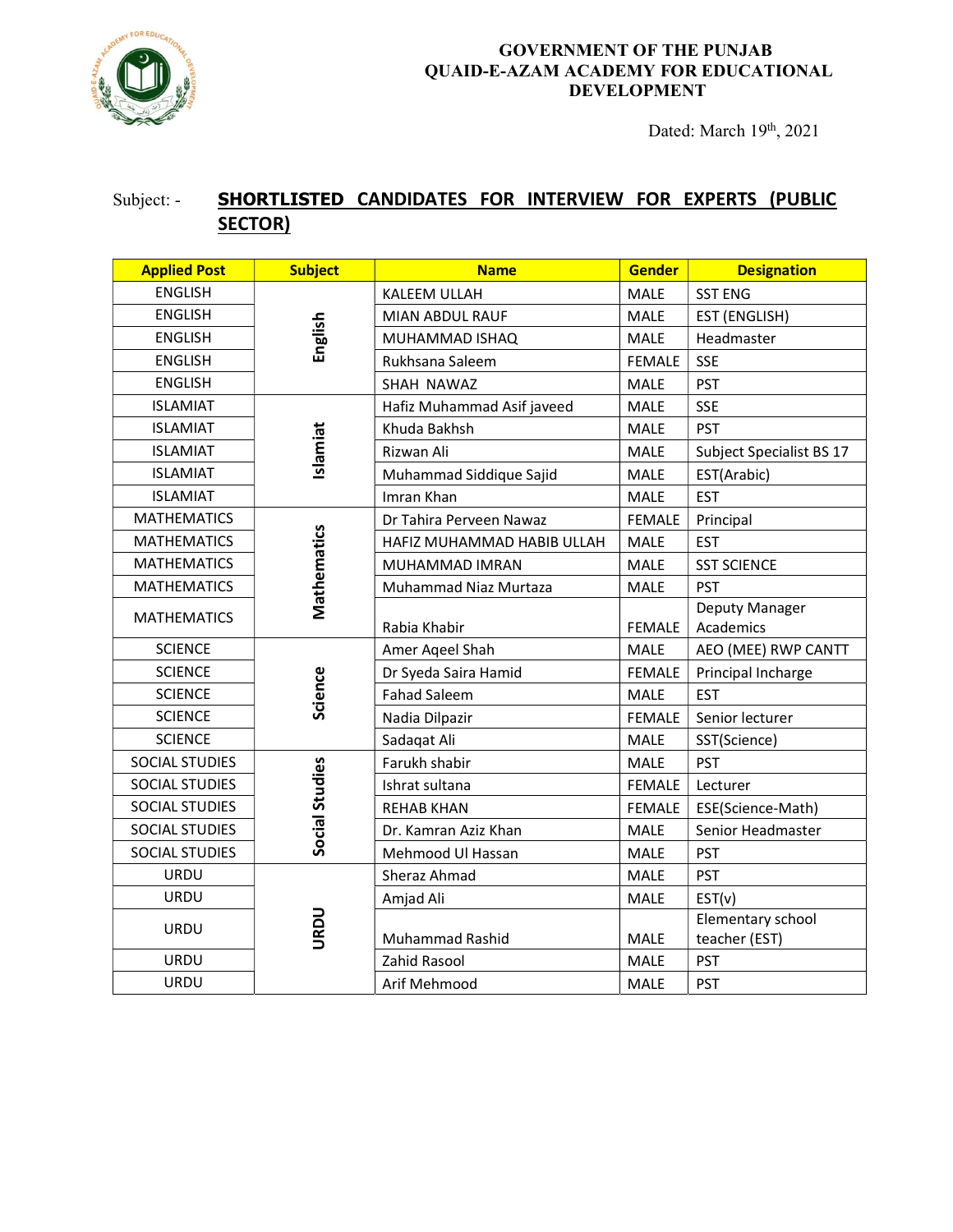# Subject: - SHORTLISTED CANDIDATES FOR INTERVIEW FOR EXPERTS (PRIVATE SECTOR)

| Sr No.         | <b>Applied Post</b>           | <b>Subject</b> | <b>Name</b>                 | <b>Gender</b> | <b>Designation</b>                                                | <b>Place of Posting</b>                                                                               |
|----------------|-------------------------------|----------------|-----------------------------|---------------|-------------------------------------------------------------------|-------------------------------------------------------------------------------------------------------|
| $\mathbf{1}$   | <b>ENGLISH</b>                | ENGLISH        | Aamna Aamad                 | <b>FEMALE</b> | Education<br>Consultant                                           | House #419, Block B,<br><b>Canal View Housing</b><br>Society, Canal Bank<br>Road, Lahore              |
| $\overline{2}$ | <b>ENGLISH</b>                |                | Ayesha Iqbal                | <b>FEMALE</b> | Content<br>writer/<br>resercher<br>/training<br>modules<br>develo | Saddar cantt                                                                                          |
| 3              | <b>ENGLISH</b>                |                | Huma Imam<br><b>Bukhari</b> | <b>FEMALE</b> | Academic<br>Manager<br>Primary &<br>Early Years                   | The Beaconhouse Group,<br>10-11 Gurumangat Road.<br>Gulberg 3 Lahore.                                 |
| 4              | <b>ENGLISH</b>                |                | Shereen gul                 | <b>FEMALE</b> | lecturer                                                          | shereen gul c/o shehzad<br>perfume palace muslim<br>bazar bhakkar                                     |
| 5              | <b>ENGLISH</b>                |                | Sidra iqbal                 | <b>FEMALE</b> | As an English<br>teacher (<br>primary to<br>middle)               | Al Dawa model school<br>kasur                                                                         |
| 6              | <b>ISLAMIAT</b>               |                | <b>Ghulam Ghoas</b>         | <b>MALE</b>   | Master<br>Trainer                                                 | Village & P.O Pir Jand<br><b>Tehsil Kharian District</b><br>Gujrat                                    |
| 7              | <b>IAT</b><br><b>ISLAMIAT</b> | Nagina ijaz    | <b>FEMALE</b>               |               |                                                                   |                                                                                                       |
| 8              | <b>ISLAMIAT</b>               | <b>ISLAMI</b>  | Salma Jabeen                | <b>FEMALE</b> | Subject<br>Specialist                                             | <b>Association for Academic</b><br><b>Qualification Johar Town</b><br>Lahore.                         |
| 9              | <b>ISLAMIAT</b>               |                | SARA SHARAFAT               | <b>FEMALE</b> | <b>TUTOR</b>                                                      | CHAK 74JB FSD                                                                                         |
| 10             | <b>MATHEMATICS</b>            | MATHEMATICS    | ABDUL RASHID                | <b>MALE</b>   | <b>TEACHER</b>                                                    | <b>SUPERIOR PUBLIC</b><br><b>HIGHER SECONDARY</b><br>SCHOOL CHOWK AZAM<br>TEHSIL & DISTRICT<br>LAYYAH |
| 11             | <b>MATHEMATICS</b>            |                | Abdul Rauf                  | <b>MALE</b>   | Mathematics<br>teacher                                            | P/o Tibbi Qaisrani tehsil<br>Taunsa Sharif Distt Dera<br>Ghazi Khan                                   |
| 12             | <b>MATHEMATICS</b>            |                | Muhammad<br>Faisal Iqbal    | <b>MALE</b>   | Senior<br>subject<br>specialist                                   | 30-A, Stalite town<br>Bahawalpur                                                                      |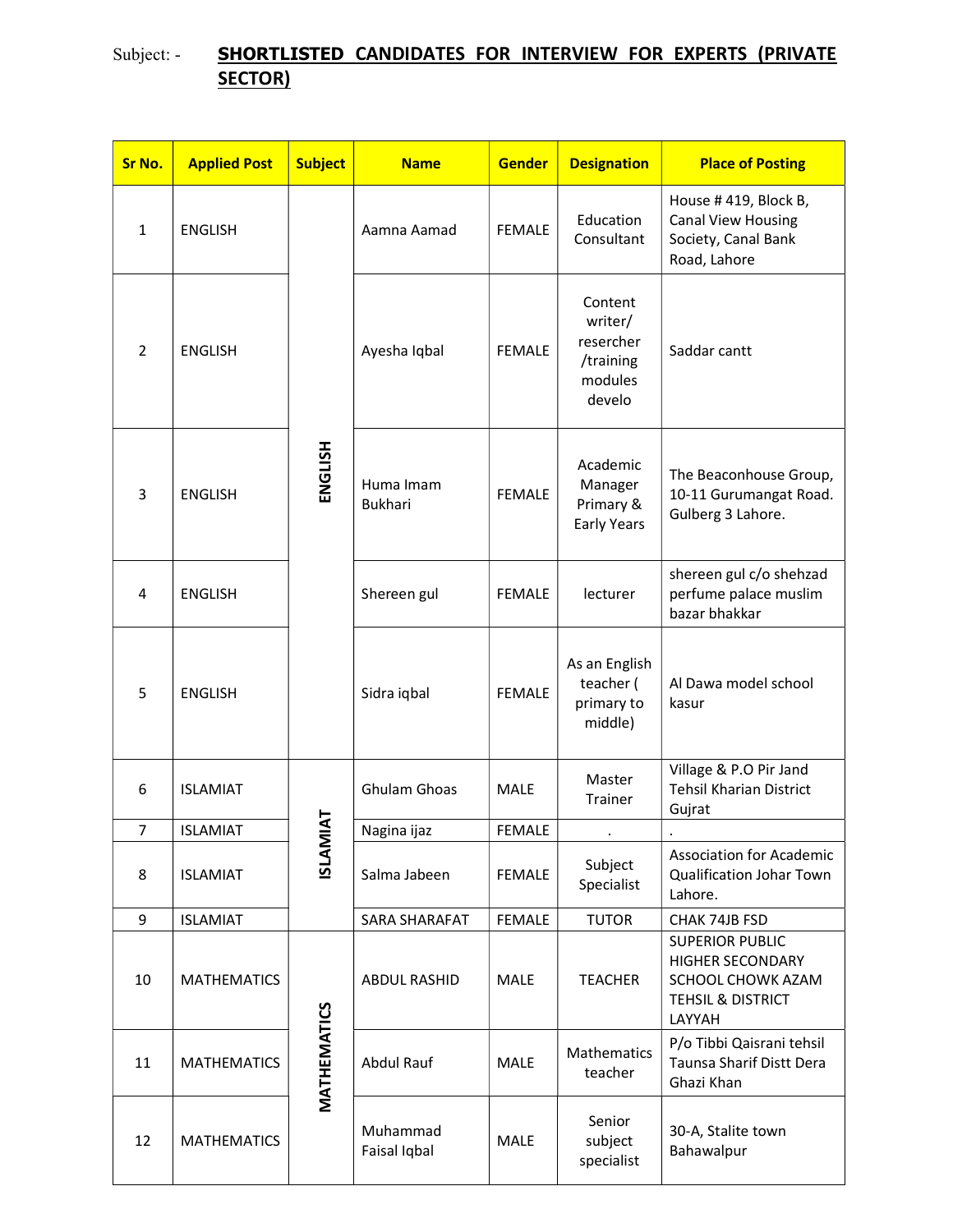| 13 | <b>MATHEMATICS</b> |         | Waqas Ahmed             | <b>MALE</b>   | Textbook<br>Writer &<br>Teacher<br>Trainer                               | 69-D PIA Housing Society<br>Lahore                                                                      |
|----|--------------------|---------|-------------------------|---------------|--------------------------------------------------------------------------|---------------------------------------------------------------------------------------------------------|
| 14 | <b>SCIENCE</b>     | SCIENCE | <b>Farhat Gull</b>      | <b>FEMALE</b> |                                                                          | Ibn e Imam science<br>college (girls) Tanda<br>Chowk Jalalpur jattan,<br>Gujrat                         |
| 15 | <b>SCIENCE</b>     |         | Usman Shafqat<br>Chatha | <b>MALE</b>   | Manager<br>Academics<br><b>The</b><br>Educators /<br>Beaconhouse<br>Head | Usman Shafqat Chatha<br><b>Manager Academics</b><br>The Educators /<br>Beaconhouse Headoffice<br>Lahore |
| 16 | <b>URDU</b>        | URDU    | Hina Shoaib             | <b>FEMALE</b> | Assisstanat<br>Manager<br>Curriculum                                     | 10-11 Gurumangat Road,<br>Gulberg III Lahore,<br>Pakistan                                               |
| 17 | <b>URDU</b>        |         | <b>Waseem Niaz</b>      | <b>MALE</b>   | As an urdu<br>teacher (<br>primary to<br>middle)                         | Faran grammar high<br>school Renala khurd,<br>okara                                                     |

Note: Interview will be held on 22-3-2021, Monday at 9:00 AM at main committee room of Quaid-e-Azam Academy for Educational Development Punjab, Wahdat colony Lahore.

### Instructions for Online Interview

 $\overline{1}$ 

- 1. Please ensure that you have downloaded and installed Zoom application in your Android/IOS, laptop or desktop;
- 2. Please ensure that you have stable internet connection, QAED Punjab will not be responsible for fault at your end;
- 3. Please ensure that you have whatsapp on your provided contact number;
- 4. Zoom ID (video link) will be shared with all shortlisted candidates. Please login at given time and wait with patience for your turn;
- 5. Your Zoom ID must be comprised of your Name and Subject Only, Please avoid any irrelevant information at your Zoom ID;
- 6. Please keep distractions to a minimum and mute your microphone until allowed to unmute. It is preferable that you find a quiet place in your home/office to isolate and be free from distractions;
- 7. Please follow any other instruction given by Directing Staff (DS);